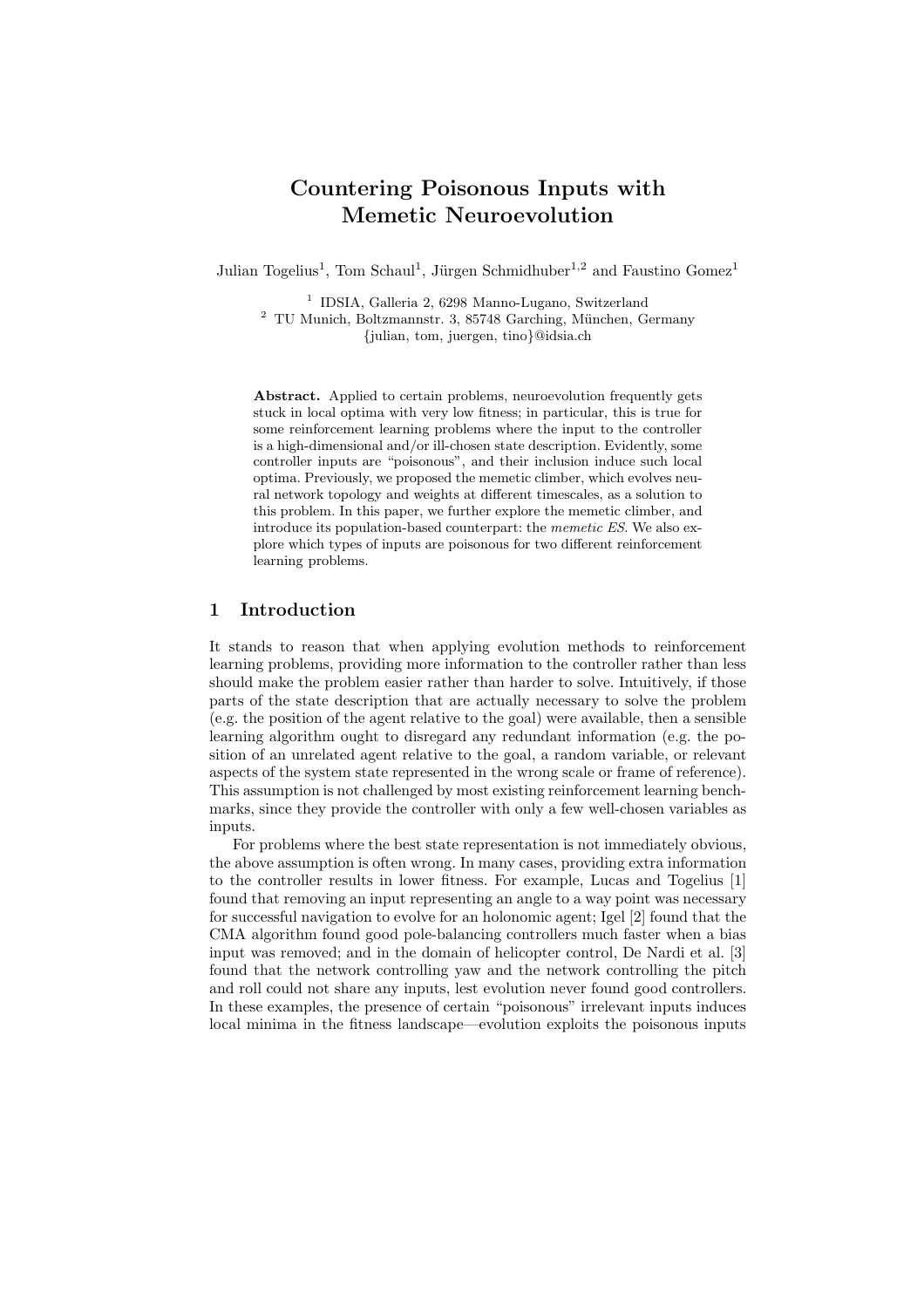to quickly find controllers that score better than random but cannot be built upon to find full solutions. For evolutionary reinforcement learning to be useful in real-world problems where the best state description is not known in advance, we need algorithms that can identify those state variables that should be ignored. Such algorithms will likely operate on more than one timescale, with one process learning what to ignore and another process learning the policy.

In a recent paper, we introduced the *memetic climber* [4], a variation of the simple hill-climber that searches for neural network topology and weights at different time scales; each topology mutation is accepted only if it is better than its predecessor after a brief period of local search in weight space. We found that on a version of a simulated car racing task which used a carefully selected set of inputs, the memetic climber performed slightly better than a standard, nonmemetic hill-climber. However, when extra, potentially useful, but redundant inputs were added, the standard hill climber failed to find good controllers, while the memetic climbers performed almost as well as with the smaller set on inputs. In other words, the memetic climbers learned which inputs to ignore.

A number of algorithms have been proposed that evolve both topologies and weights of neural networks at the same time (see [5] for an overview). Most of these are not memetic algorithms, and treat topology search and weight search as a single search process, on a single time scale. An exception is the EANT2 algorithm [6], which treats topology and weight search as separate but interdependent processes: it evolves topologies with a simple ES and weights with the CMA-ES. Memetic algorithms have previously been used to efficiently search the space of neural network weights; see [7] for an example.

This paper continues our exploration of when and why extra inputs thwart the learning of effective control policies, and how memetic search in weight and topology space can counter this phenomenon. There are three main objectives: (1) to investigate the effects of changing the number of local search steps per global mutation in the memetic climber, (2) to compare the effects of redundant inputs with and without information content (irrelevant state descriptions versus pure noise), and (3) to introduce a population-based version of the memetic climber, the memetic ES, and compare it with other evolutionary algorithms.

# 2 Neural Memetic Search Algorithms

In this section, we describe five memetic search algorithms for neural network weights and topologies. The first two, originally presented in [4], use a single search point, while the other three are memetic extensions to evolutionary strategies. All of the algorithms are used to search the space of masked networks: in addition to the connection weights, the network chromosomes contain a bit-mask with a bit for each connection that determines whether or not the corresponding connection is active in the network.

There are two types of mutation operations that are applied to the masked network representations:

– weight mutation adds values drawn from a Gaussian distribution to all of weights.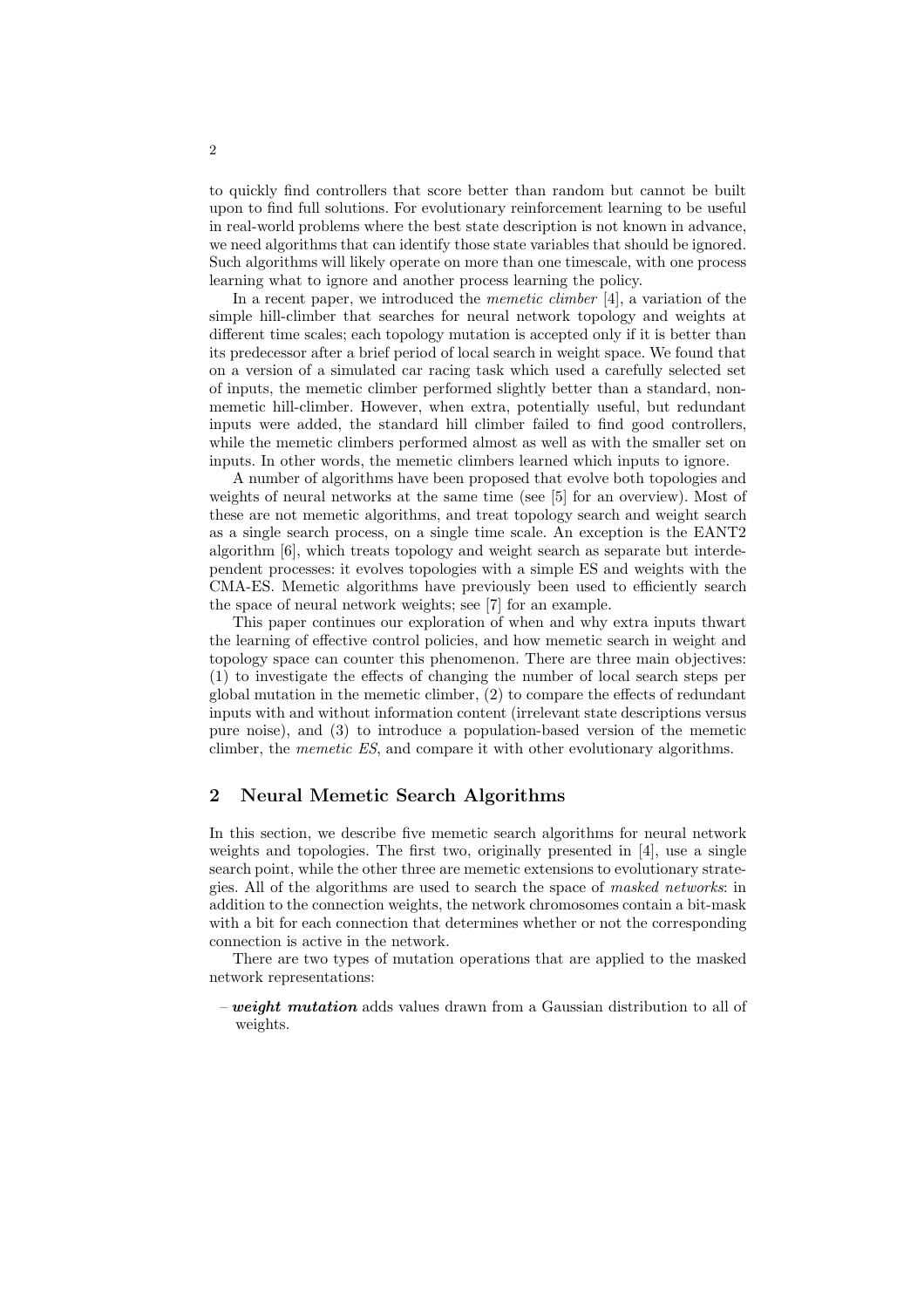Algorithm 1: Memetic Climber  $(n,m)$ 

|                         | 1 INITIALIZE (champion)                           |
|-------------------------|---------------------------------------------------|
|                         | 2 $f_{champ} \leftarrow$ EVALUATE (champion)      |
| 3                       | for $i=1$ to n do                                 |
| $\overline{\mathbf{4}}$ | $\text{contenter} \leftarrow \text{champion}$     |
| 5                       | TOPOLOGYMUTATE (contender)                        |
| 6                       | for $i=1$ to m do                                 |
| 7                       | $f_{entder} \leftarrow$ EVALUATE (contender)      |
| 8                       | $subcontenter \leftarrow contenter$               |
| 9                       | WEIGHTMUTATE (subcontender)                       |
| 10                      | $f_{subcnt} \leftarrow$ EVALUATE (subcontender)   |
| 11                      | if $f_{\text{subcnt}} >= f_{\text{cntdr}}$ then   |
| 12                      | $\text{contenter} \leftarrow \text{subcontenter}$ |
| 13                      | end                                               |
| 14                      | end                                               |
| 15                      | $f_{cntder} \leftarrow$ EVALUATE (contender)      |
| 16                      | if $f_{cntder} >= f_{champ}$ then                 |
| 17                      | $champion \leftarrow contenter$                   |
| 18                      | end                                               |
|                         | 19 end                                            |

– topology mutation iterates over all bits in the mask, flipping any bit with probability p.

When and how often these two operations are used relative to each other, is the key feature that distinguishes the algorithms presented here.

## 2.1 Memetic climber

The memetic climber, described in Algorithm 1, can be considered two nested hillclimbers operating at different timescales, and in different search spaces: a slow search in topology space (the outer loop, lines 3-19), and a fast search in weight space (the inner loop, lines 6-14). The algorithm maintains a single candidate solution, the champion. Each "generation", a copy of the champion, the contender, is topology-mutated and then local search is performed in for  $m$ steps. The contender replaces the champion only if its fitness after local search is higher than or equal to that of the champion. The intuition behind this algorithm is that by using local weight search to refine new topologies it might be possible to mitigate the disruptive effect of topology mutation. This is related to the NEAT algorithm, which affords new topologies "innovation protection" [8].

## 2.2 Inverse Memetic Climber

The inverse memetic climber works in the same way as the memetic climber except that the two types of mutation are interchanged (i.e. swapping lines 5 and 9 in Algorithm 1): for every weight mutation, local search is done in topology space.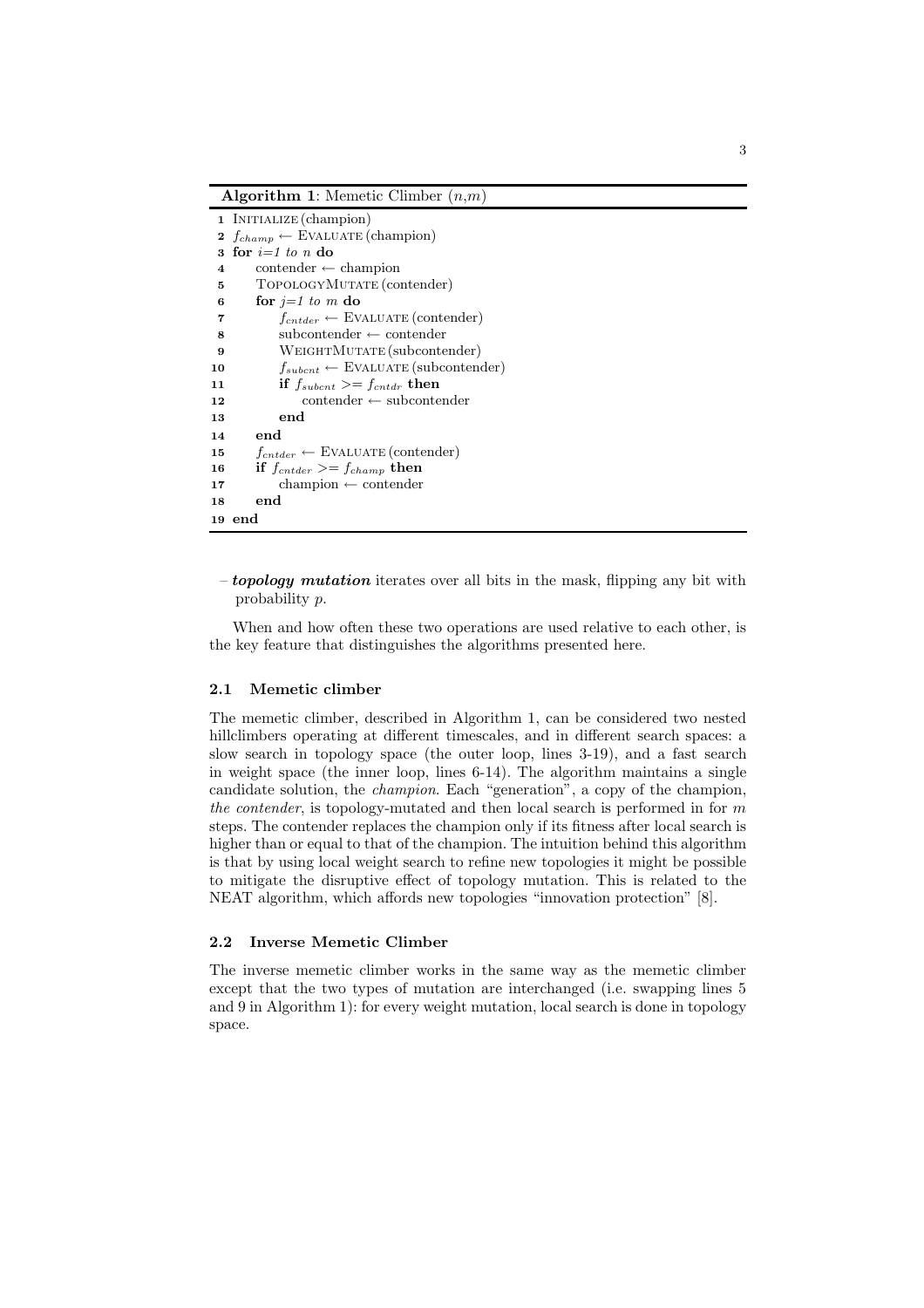#### 2.3 Memetic ES

The memetic ES, described in Algorithm 2, is one possible combination of the memetic climber and evolution strategies. At each generation, a small amount of local search is conducted in weight space for each individual in the population. The population is then sorted by fitness, and the least fit  $\lambda$  are replaced by copies of the better fit  $\mu$  of the population. Finally, all the newly copied individuals are topology-mutated.

#### 2.4 Inverse Memetic ES

Just as with the inverse memetic climber, the inverse memetic ES is identical to memetic ES except that the weight and topology mutations (lines 8 and 21) are swapped.

#### 2.5 Memetic CMA-ES

This algorithm is a version of the memetic climber where the local search (lines 6-14, algorithm 1) uses Covariance Matrix Adaption Evolution Strategy (CMA-ES) instead of the simple hillclimber. CMA-ES is a method that adapts the covariance matrix of the problem variables in order to model the fitness landscape as a multivariate normal distribution that used to generate new search points (see [9] for a complete description of this algorithm). Our Memetic CMA-ES is related to the more complex EANT2 algorithm [6] which uses CMA-ES for weight search and standard ES to search topology.

# 3 Experiments

Two very different domains were chosen as testbeds for the memetic algorithms described above: simplerace and non-markovian double pole balancing. The standard set of controller inputs normally used in these domains provide sufficient information for the controller to solve the task. In order to evaluate how well the algorithms learn to ignore irrelevant or redundant information, experiments were conducted using three different input representations: (1) the *standard in*puts, (2) an extended input set consisting of the standard inputs plus a number of inputs accurately describing redundant or irrelevant aspects of the state, and (3) a noise input set consisting of the standard inputs and a number of normally distributed random variables.

To compare the memetic to the non-memetics approaches, experiments we also run for standard (non-memetic)  $(5+5)$  and  $(50+50)$  evolution strategies, and as a baseline two versions of random search: one which randomly generates masks and weight vectors, and one which only generates random weight vectors, with all mask bits set. Both versions the memetic and inverse memetic ES have a population size of 10.

The weight mutation for all methods used a Gaussian distribution with mean 0 and standard deviation 0.1 applied to all weights, and the probability of having

4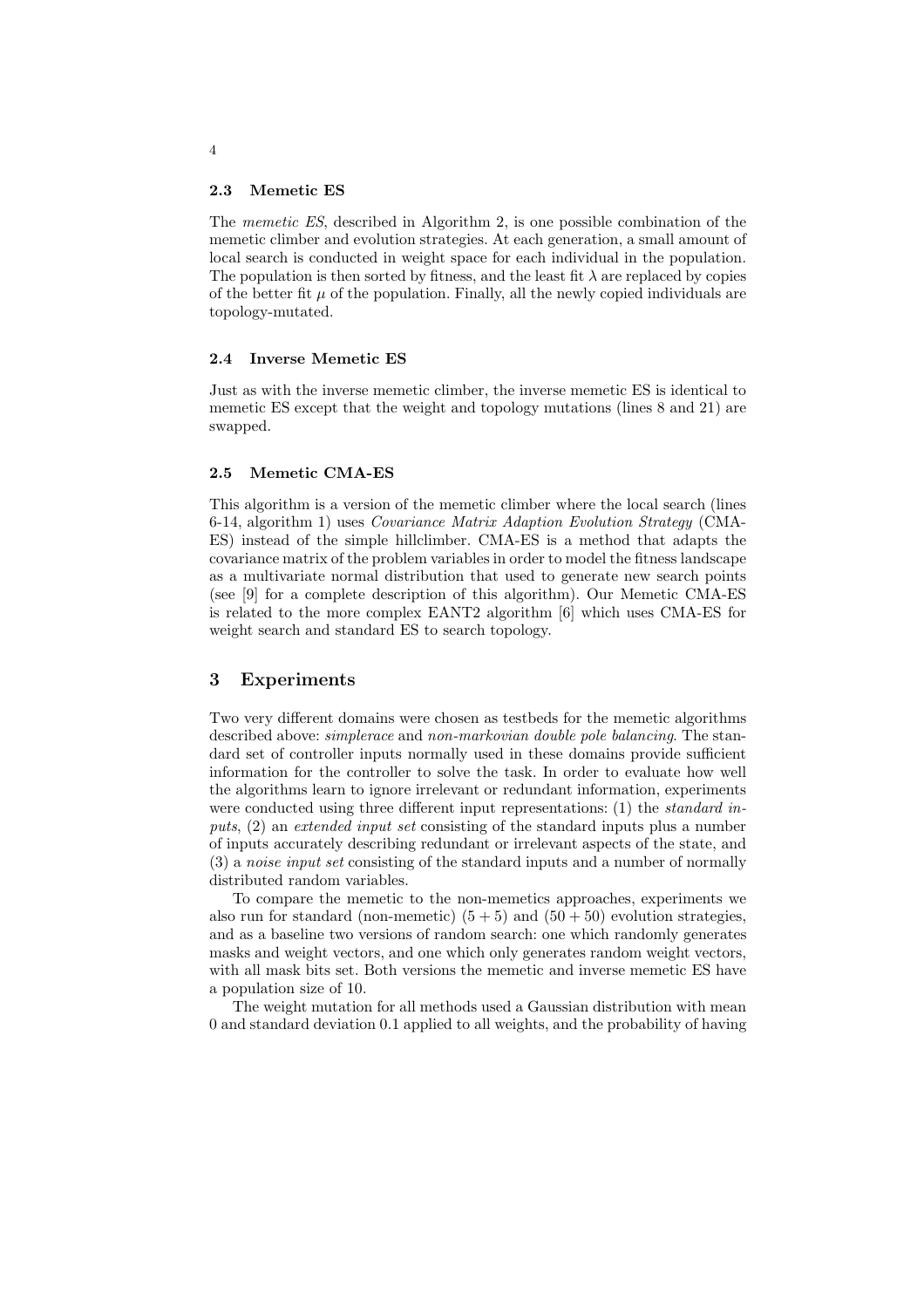Algorithm 2: Memetic  $ES(\mu, \lambda, n, m)$ 

|                         | 1 INITIALIZE (Population, $\mu + \lambda$ individuals)    |  |  |  |  |
|-------------------------|-----------------------------------------------------------|--|--|--|--|
| $\mathbf{2}$            | for $i=1$ to n do                                         |  |  |  |  |
| 3                       | for $j=1$ to $(\mu + \lambda)$ do                         |  |  |  |  |
| $\overline{\mathbf{4}}$ | $\text{contenter} \leftarrow \text{Copy (Population[i])}$ |  |  |  |  |
| 5                       | $f_{cntndr} \leftarrow$ EVALUATE (contender)              |  |  |  |  |
| 6                       | for $k=1$ to m do                                         |  |  |  |  |
| 7                       | $subcontenter \leftarrow contenter$                       |  |  |  |  |
| 8                       | WEIGHTMUTATE (subcontender)                               |  |  |  |  |
| 9                       | $f_{subcnt} \leftarrow$ EVALUATE (subcontender)           |  |  |  |  |
| 10                      | if $f_{\text{subcnt}} >= f_{\text{cntdr}}$ then           |  |  |  |  |
| 11                      | $\text{contenter} \leftarrow \text{subcontenter}$         |  |  |  |  |
| 12                      | end                                                       |  |  |  |  |
| 13                      | end                                                       |  |  |  |  |
| 14                      | Population $[j] \leftarrow$ contender                     |  |  |  |  |
| 15                      | EVALUATE (Population[i])                                  |  |  |  |  |
| 16                      | end                                                       |  |  |  |  |
| 17                      | PERMUTE (Population)                                      |  |  |  |  |
| 18                      | SORTONFITNESS (Population)                                |  |  |  |  |
| 19                      | for $j=\mu$ to $(\mu + \lambda)$ do                       |  |  |  |  |
| 20                      | population $\leftarrow$ COPY (Population[j- $\lambda$ ])  |  |  |  |  |
| 21                      | TOPOLOGYMUTATE (population[j])                            |  |  |  |  |
| 22                      | end                                                       |  |  |  |  |
|                         | 23 end                                                    |  |  |  |  |

a bit flipped,  $p$ , was set to 0.05 for the topology mutation operator. For the memetic algorithms, all mask bits are initially unset. These two operators are described in section 2.

#### 3.1 Setup: Simulated Race Car Driving

The simplerace problem involves driving a car in a simple racing simulation in order to reach as many randomly placed waypoints as possible in a limited amount of time. In addition, the driver must decide which waypoint to target in order to beat an opponent car that tries to reach the same waypoints, giving the game a strategic element. The game has previously been used as a benchmark problem in several papers, and in two competitions associated with recent conferences<sup>3</sup> .

For this domain, the standard input set consists of eight values: a bias term, the speed of the car, angle and distance to the current and next way point and to the next vehicle. The extended input set consists of the positions of both the controlled and the opponent car in Cartesian space, the speed of the opponent car, and the orientation and angular velocity of the controlled car in Cartesian coordinates. This information, while correct, should be significantly harder than the core inputs to interpret, due to the need for coordinate transformations. The

<sup>&</sup>lt;sup>3</sup> A description of the problem is available in [10], and source code can be downloaded from http://julian.togelius.com/cec2007competition.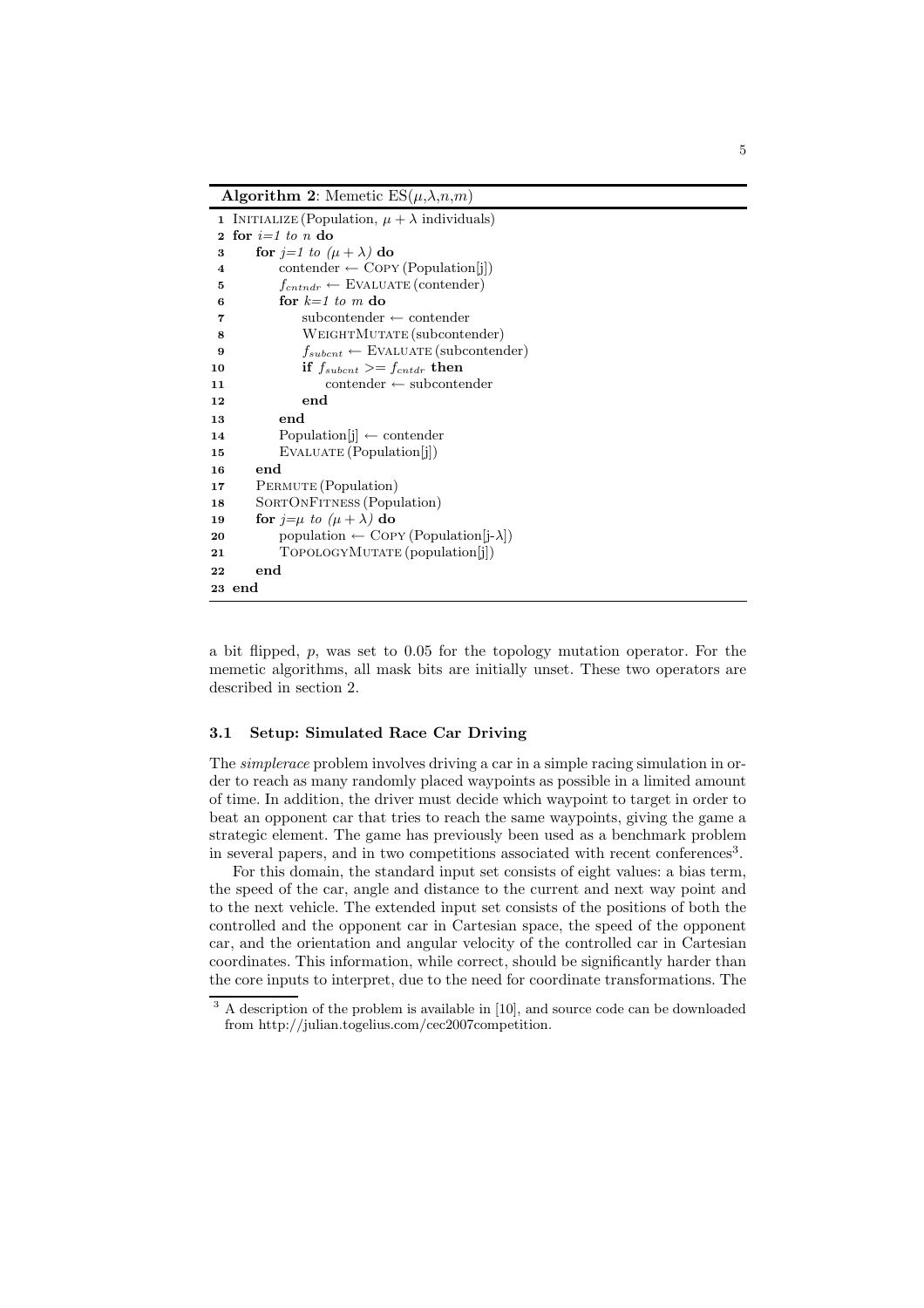|                |       | Local steps Standard   Extra Cartesian   Extra random |       |
|----------------|-------|-------------------------------------------------------|-------|
| $\overline{2}$ | 13.83 | 12.81                                                 | 13.27 |
| 5              | 13.79 | 12.71                                                 | 13.12 |
| 10             | 13.85 | 13.06                                                 | 13.33 |
| 25             | 13.51 | 12.90                                                 | 13.15 |
| 50             | 13.86 | 11.66                                                 | 12.96 |
| 100            | 13.46 | 9.50                                                  | 12.76 |
| 250            | 13.25 | 7.80                                                  | 11.74 |
| 500            | 11.19 | 6.99                                                  | 10.65 |

Table 1. Results for Memetic Climber with different numbers of local, weight search steps. Best fitness found after 20000 episodes for *simplerace*, averaged over 50 runs.

noise input set are seven inputs that are set to independent values drawn from a Gaussian distribution with mean 0 and standard deviation 1.

Each algorithms was run 50 times, and 20, 000 multilayer perceptrons (MLPs) with the tanh transfer function and six hidden units were evaluated in each run. For the memetic climber, eight different settings (2, 5, 10, 25, 50, 100, 250, 500) for the number of local search steps,  $n$ , (weight mutations) per global (topology mutations) were tried.

#### 3.2 Results: Simulated Race Car Driving

From Table 1, we can see that when the number of local steps per global mutation is low, the memetic climber finds good controllers under all three input conditions; for the simplerace problem, the best setting seems to be 10 local search steps, though everything under 50 is good. When using hundreds of search steps, worse solutions are found under all input conditions, though this effect is much more marked under the extra Cartesian input condition.

In Table 2 the results for the best memetic climber configuration are compared with a number of other search algorithms. The most striking result is that for every algorithm, the controllers found using standard inputs are better than those found using the extra random inputs, which in turn are better than those found using the extra Cartesian inputs. These differences can be minor, as for the memetic climber, or drastic, as for the  $(50 + 50)$  ES.

None of the algorithms that only search weight space manage to find good controllers using the extra Cartesian inputs, e.g. the  $(50 + 50)$  ES finds the best controllers (probably close to the optimum for reactive controllers) for the standard inputs, but performs extremely poorly with the extra Cartesian inputs. This effect can be seen even for random search, where random search in weight space performs worse than random search in topology and weight space under the standard condition, much worse under the extra random condition, and very much worse under the extra Cartesian condition.

Using the standard and extra random random, all the population-based algorithms outperform all non-population-based algorithms. With standard inputs, the ESs slightly outperform the memetic ESs, and under the extra random con-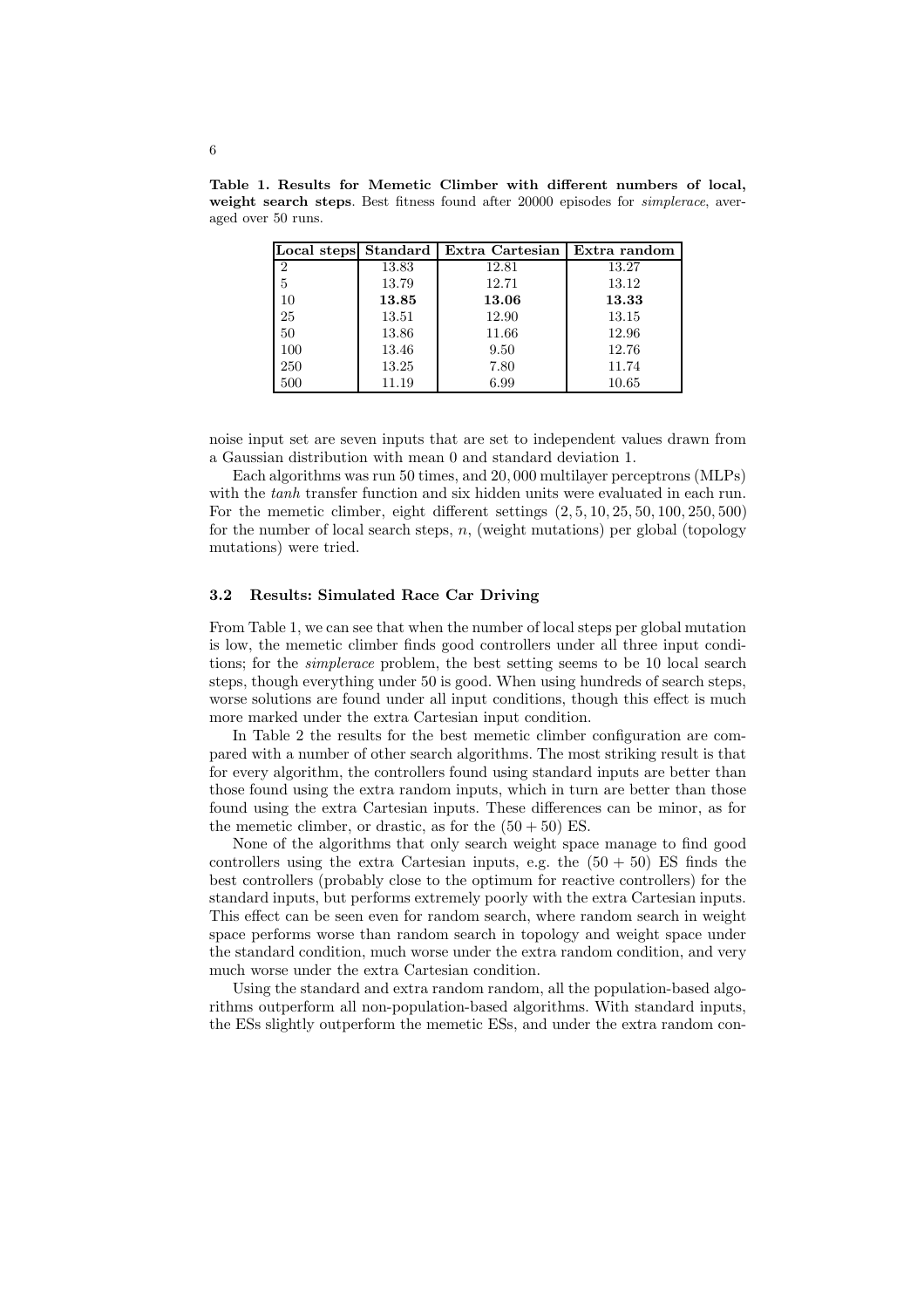Table 2. Results for *simplerace* task. Best fitness found after 20000 episodes for simplerace, averaged over 50 runs.

| Algorithm                        | <b>Standard</b> | Extra Cartesian | Extra random |
|----------------------------------|-----------------|-----------------|--------------|
| Random search (mask/weights)     | 13.44           | 9.08            | 11.15        |
| Random search (weights only)     | 10.66           | 1.18            | 7.36         |
| Hillclimber                      | 12.82           | 0.56            | 10.78        |
| Memetic climber 10-local         | 13.85           | 13.06           | 13.33        |
| Inverse memetic climber 10-local | 13.85           | 12.76           | 13.52        |
| $(5+5)$ ES                       | 15.47           | 0.94            | 13.93        |
| $(50+50)$ ES                     | 16.23           | 1.30            | 14.14        |
| $(5+5)$ Memetic-ES               | 15.36           | 14.02           | 14.90        |
| $(5+5)$ Inverse Memetic-ES       | 15.45           | 14.51           | 15.18        |

dition the opposite is the case; however, under the extra Cartesian condition the difference is dramatic. Overall, the memetic ESs are the best algorithms of those compared for finding simplerace controllers. (The differences in performance between standard and inverse versions are rather small and unsystematic.)

#### 3.3 Setup: Non-Markovian Double Pole Balancing

In this task, two poles, sitting side by side, hinged to a wheeled cart must be balanced simultaneously by applying a scalar force at regular intervals such that they are balanced indefinitely and the cart stays within the track boundaries. Unlike the standard inverted pendulum problem which is nearly linear around the unstable equilibrium point, the double pole system is highly non-linear due to the interacting between the poles. In addition, in this non-Markovian version, the controller only recieves three of the six state variable as standard input: the distance of the cart from the center of the track, and the angle of each pole from vertical. Since the velocity of the cart, and the angular velocities of the poles are not provided to the controller, it must compute them from previous inputs usin internal state (memory) in order to balance the poles (see [11] for equations of motion and system parameters).

For this problem, the extended input set consists of the four Cartesian coordinates of the tips of both poles. The noise input set consist of four Gaussian noise sources as in the simplerace setup. In order to compute the velocities, the controllers were represented by Elman-style simple recurrent neural networks with sigmoid transfer functions. Each algorithm was run 30 times, and each run lasted until the best network could balance the pole for 50, 000 time steps, or until 30, 000 networks had been evaluated, whichever occured first. For this problem, we also compare our results to CMA-ES.

### 3.4 Results: Non-Markovian Double Pole Balancing

Table 3 summarizes the results for the pole balancing experiments. The variance in the results of each algorithms for different sets of inputs is more pronounced on this task compared to simplerace. In fact, many of the algorithms fail to find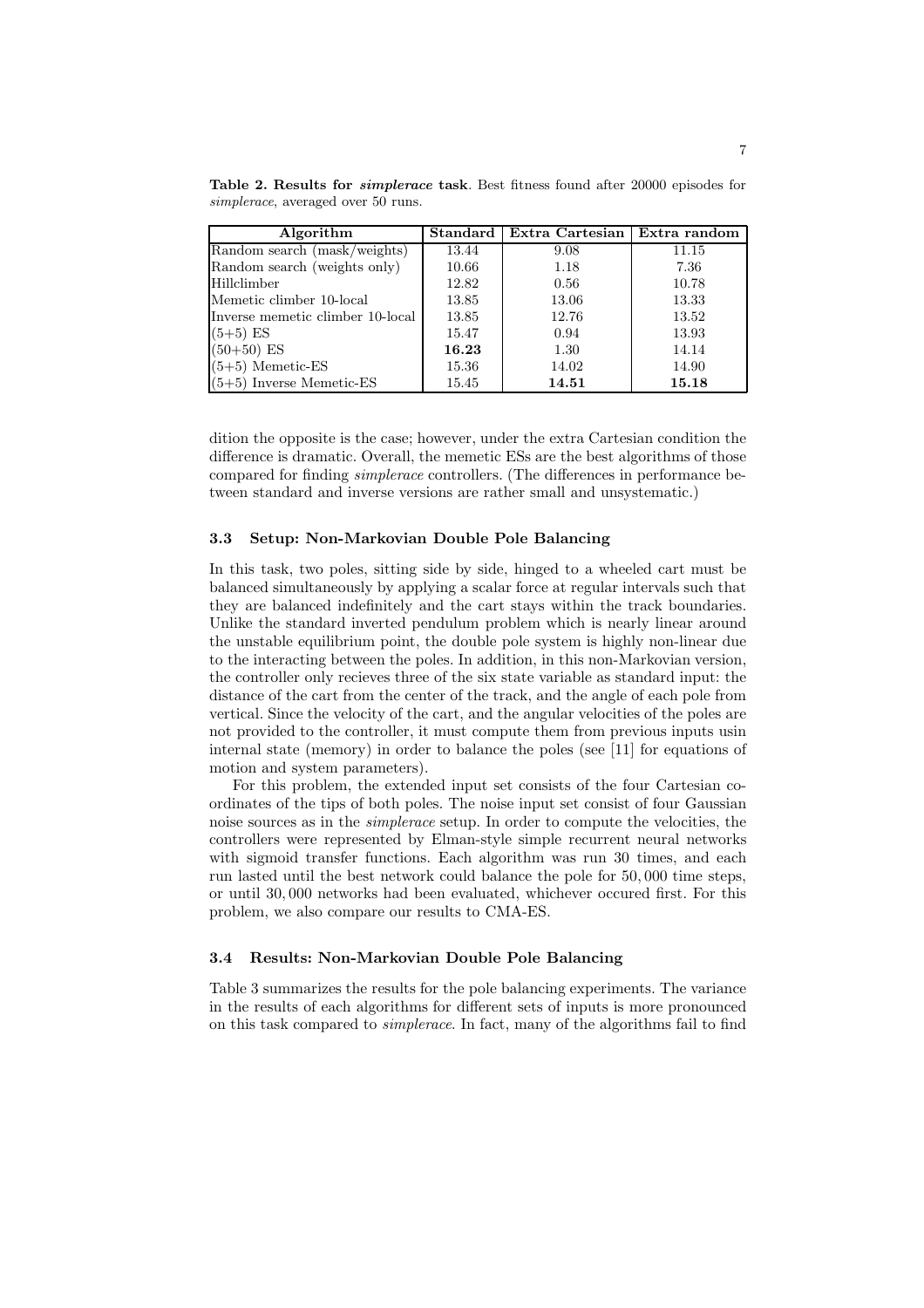Table 3. Comparison of methods using different input sets for non-Markovian pole balancing task. For each type of input: the first column (evals.) is the average number of pole balancing attempts required to solve the task; the second column (%solved) indicates the percentage of the runs that were able to solve the task; the third column (fail. fit.) is the average final fitness for the unsuccessful runs. The number of local search steps per global mutation is 100 for the memetic climbers, 50 for memetic-ESs and 500 for the memetic CMA-ES. Each method was run 50 times.

| Algorithm<br>Standard |        | Extra Cartesian             |     |        | Extra random       |     |        |                    |     |
|-----------------------|--------|-----------------------------|-----|--------|--------------------|-----|--------|--------------------|-----|
|                       | evals. | %solved fail. fit.          |     | evals. | %solved fail. fit. |     | evals. | %solved fail. fit. |     |
| Random search         |        | $\theta$                    | 60  |        |                    | 60  |        |                    | 43  |
| Random masks          |        | $\Omega$                    | 56  |        | $\theta$           | 60  |        |                    | 49  |
| Hillclimber           |        | 0                           | 47  |        | $\theta$           | 45  |        |                    | 38  |
| $(5+5)$ ES            |        | 0                           | 46  |        | $\theta$           | 43  |        |                    | 39  |
| $(50+50)$ ES          |        | 0                           | 40  |        |                    | 40  |        |                    | 38  |
| $CMA-ES$              | 3658   | 90                          | 736 | 3421   | 90                 | 523 |        | $\mathbf{0}$       | 92  |
| Memetic CMA-ES 2223   |        | 39                          | 497 | 21733  | 39                 | 109 | 29000  | 5                  | 162 |
| Memetic climber       | 1736   | 17                          | 444 | 8005   | $\overline{2}$     | 324 |        | 0                  | 64  |
| Inverse memetic       | 2900   | $\mathcal{D}_{\mathcal{L}}$ | 76  |        | 0                  | 109 |        | 0                  | 47  |
| Memetic-ES            | 1950   | 5                           | 240 | 20500  | 5                  | 147 |        |                    | 862 |
| Inv. Memetic-ES       |        |                             | 175 |        |                    | 112 |        |                    | 51  |

controllers that can balance both poles for the required 50, 000 time steps. This is partly because, for run time reasons, we have chosen to cut off the search very early, at 30, 000 evaluations. This is roughly ten times more than the best algorithm needs, but might be too short for some other algorithms.

One result that immediately stands out is that CMA-ES (along with memetic CMA-ES) is much better than all of the other algorithms using both the standard and extra Cartesian inputs. This is to be expected as CMA-ES is one of the most efficient algorithms for this particular problem to date [11]. However, the performance of CMA-ES drops sharply under the extra random condition–from 90% to 0% successful runs.

In fact, the performance of all algorithms degrades dramatically when the noisy inputs are present. The only algorithms that perform better than random search in this case are the memetic CMA-ES (which sometimes solves the problem) and the memetic ES (which does not solve the problem, but has a relatively good average fitness for failed runs).

Even using the standard and extra Cartesian inputs, the normal memetic algorithms clearly outperform the non-memetic algorithms, including the ES (but not CMA-ES). The inverse memetic algorithms perform worse than the normal memetic algorithms under all conditions.

## 4 Discussion

Pole balancing and *simplerace* are quite different problems with apparently very different search spaces, for all three input conditions. For the simplerace problem, random search does relatively well, and the observed performance differences between algorithms is at the upper end of the fitness range. For pole balancing,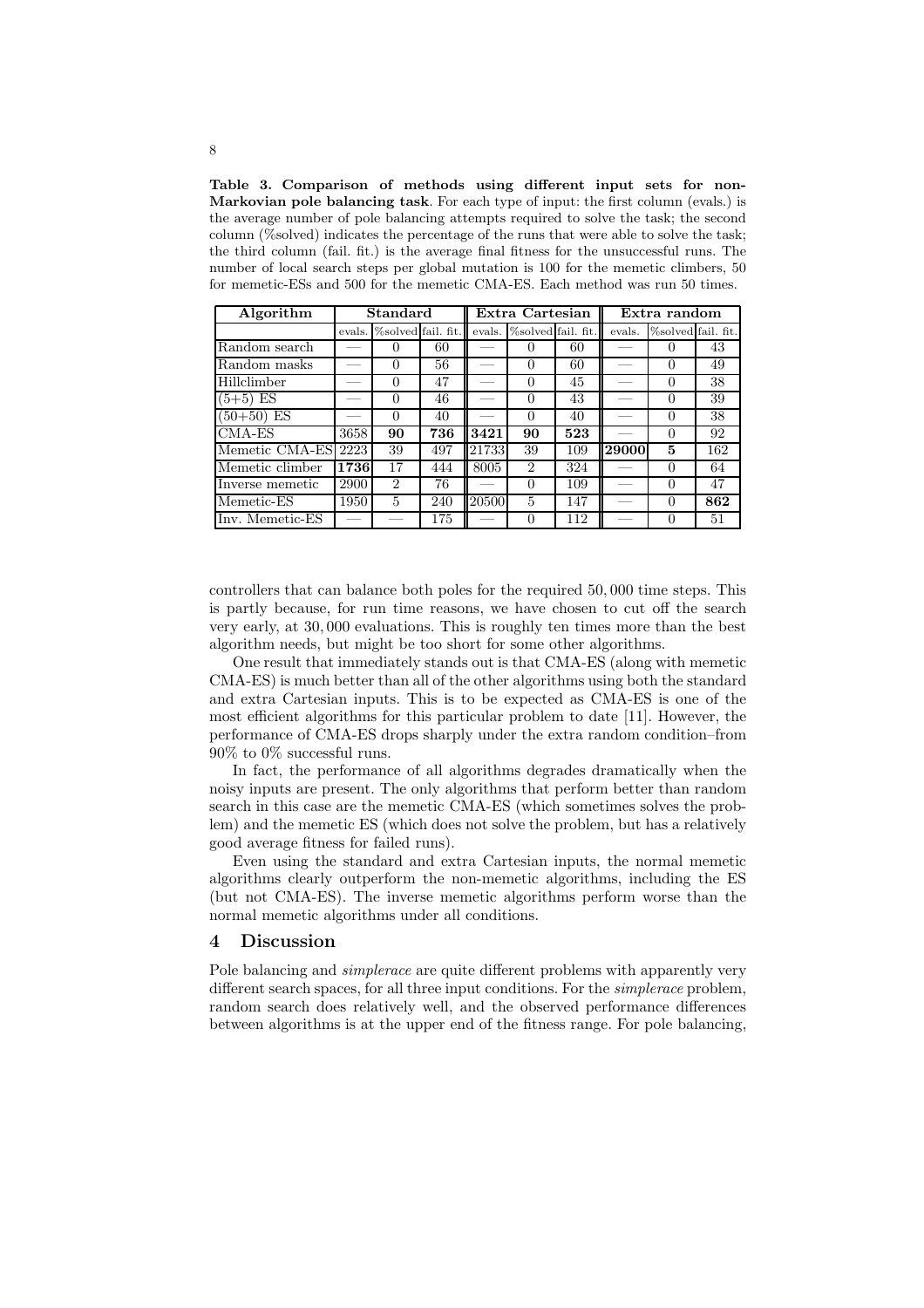almost the opposite is the case: most algorithms spend a long time trying very unfit solutions and some, including the standard ES, do not perform noticeably better than random search within the allotted number of evaluations.

The search spaces of the two problems are also transformed in different ways by the added inputs. The extra Cartesian inputs make the simplerace problem hard to solve for algorithms that search only for weights, but have little effect on pole balancing. This is possibly due to the fact that the Cartesian inputs make the *simplerace* search space deceptive: algorithms easily find modestly fit solutions that depend on the extra inputs, but are far from truly solving the task. No such effect seems to exist for the extra Cartesian inputs for pole balancing.

Adding random extra inputs has little effect on the *simplerace* problem, while it completely transforms the pole balancing problem, making the search much harder for all tested algorithms. A simple explanation for this is that noise is more deleterious for an unstable system like the double pole balancer, so that the connections from the random inputs have to be masked off or made very close to zero in order to prevent them from perturbing the system. The simplerace environment, however, does not exhibit this kind of instability, so that steering the car is more robust to disturbances (i.e. each action can, in principle, correct for each disturbance without the system diverging).

For both problems, memetic search of topologies and weights was not only competitive with algorithms that searched only for weights using standard inputs, but also significantly outperformed them when extra "distracting" inputs were provided.

The decrease in evolvability in the presence of poisonous inputs is not due to the increased dimensionality of the input or search space. This is clear from the fact that, for both problems, evolvability decreased only very slightly in the presence of non-poisonous inputs, whereas the input dimensionality is identical. Further experiments (omitted due to space constraints) have shown that the effects of poisonous inputs persist when replacing MLPs with linear filters of much lower dimensionality. See also the experiments in chapter 7.2 of [10], which suggest that increasing the dimensionality of the search space (through increasing the size of the hidden layer) actually increases evolvability in simplerace.

In simplerace, random weight and topology search reached lower fitness when subjected to the noise inputs than under the other two conditions, but performance did not decrease as drastically as it did for the other search algorithms. This suggests that poisonous inputs decrease evolvability both by reducing the portion of the search space which contains good solutions, and by making the search space more deceptive. The poor performance of random search on polebalancing prevents us from drawing similar conclusions for that domain.

It is plausible that other topology and weight-evolving algorithms are equally capable of countering poisonous inputs. If so, this provides an important argument for the use of such algorithms on problems where the best input representation is not yet known.

#### 5 Conclusions

We have shown that two rather different control learning problems can be made much harder by adding irrelevant information to the controller inputs, albeit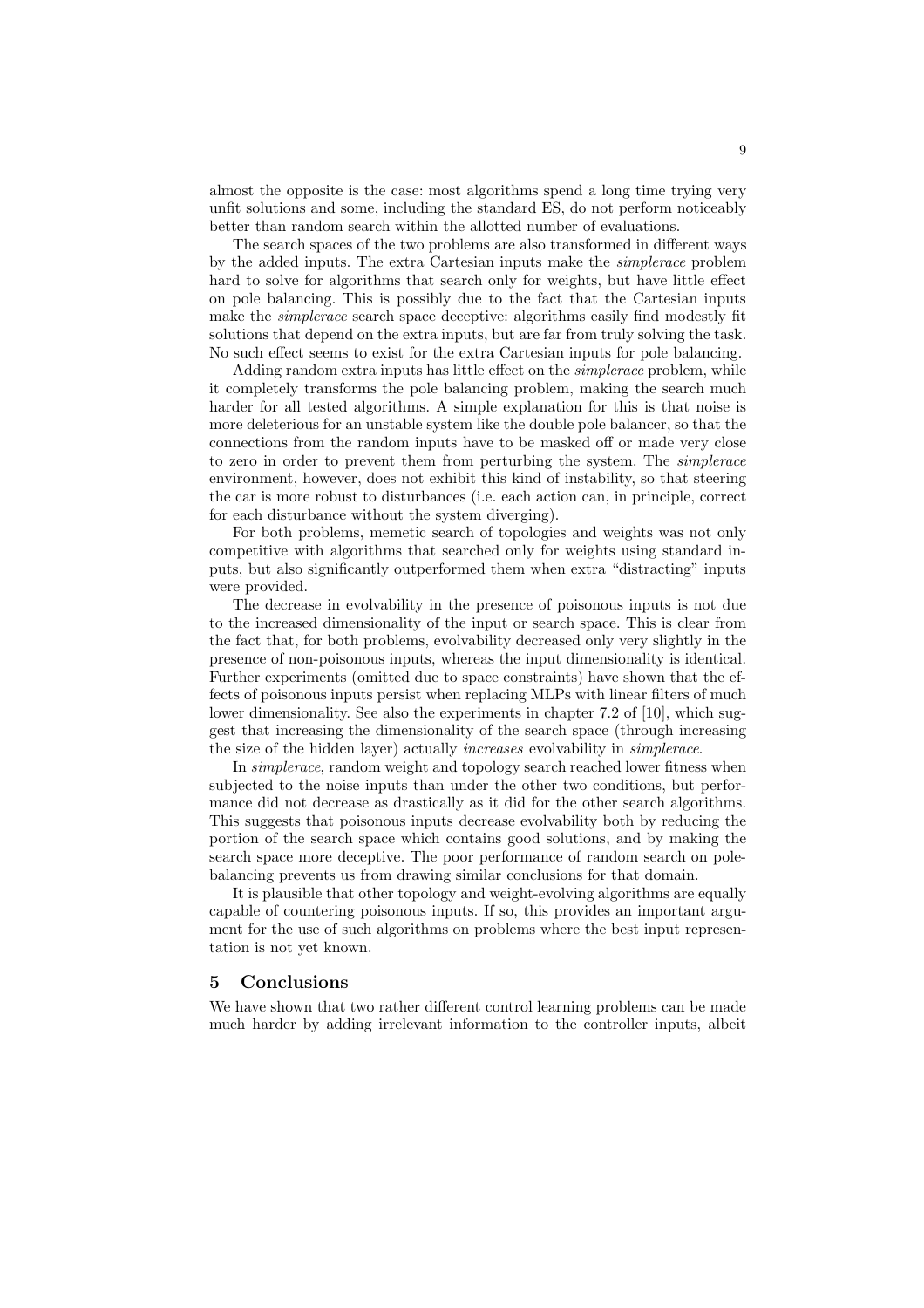which sorts of extra inputs were poisonous depended on the problem. This effect seems to be independent of the type of neural network used. We have also shown that these effects can be mitigated to a large extent by using algorithms that search topology and weight space separately; such algorithms could solve both benchmark problems in the presence of irrelevant inputs that made them unsolvable by the tested non-memetic algorithms. In particular, we have shown that the memetic climber can be extended to a population-based algorithm in the form of the memetic ES. This algorithm is competitive with other population-based algorithms even when the state description is well-selected and well-represented, and performs better than the memetic climber when presented with problematic irrelevant inputs. We expect these findings to be highly relevant for cases where evolutionary reinforcement learning is applied to novel, unanalyzed problems, for which the correct state description is unknown, so that the best approach is to feed the controller any information that might or might not be relevant. In other words, the sort of problems where you would expect evolutionary computation to be at its greatest advantage.

## Acknowledgments

This research was supported in part by the Swiss National Science Foundation (SNF) grant number 200021-113364/1. Thanks to Dan Ashlock for suggesting the term "poisonous inputs."

# References

- 1. Lucas, S.M., Togelius, J.: Point-to-point car racing: an initial study of evolution versus temporal difference learning. In: Proceedings of the IEEE Symposium on Computational Intelligence and Games. (2007)
- 2. Igel, C.: Neuroevolution for reinforcement learning using evolution strategies. In: Proceedings of the Congress on Evolutionary Computation (CEC). (2003)
- 3. De Nardi, R., Togelius, J., Holland, O., Lucas, S.M.: Evolution of neural networks for helicopter control: Why modularity matters. In: Proceedings of the IEEE Congress on Evolutionary Computation. (2006)
- 4. Togelius, J., Gomez, F., Schmidhuber, J.: Learning what to ignore: memetic climbing in weight and topology space. In: To be presented at the Congress on Evolutionary Computation (CEC). (2008)
- 5. Yao, X.: Evolving artificial neural networks. Proceedings.1447 87(9) (1999)
- 6. Siebel, N.T., Sommer, G.: Evolutionary reinforcement learning of artificial neural networks. International Journal of Hybrid Intelligent Systems 4(3) (2007) 171–183
- 7. N. Krasnogor, A.A., Pacheco, J.: Memetic algorithms. In: Metaheuristics in Neural Networks Learning, Springer (2006) 225–247
- 8. Stanley, K.O., Miikkulainen, R.: Evolving neural networks through augmenting topologies. Evolutionary Computation 10(2) (2002) 99–127
- 9. Hansen, N., Ostermeier, A.: Completely derandomized self-adaptation in evolution strategies. Evolutionary Computation 9(2) (2001) 159–195
- 10. Togelius, J.: Optimization, Imitation and Innovation: Computational Intelligence and Games. PhD thesis, Department of Computing and Electronic Systems, University of Essex, Colchester, UK (2007)